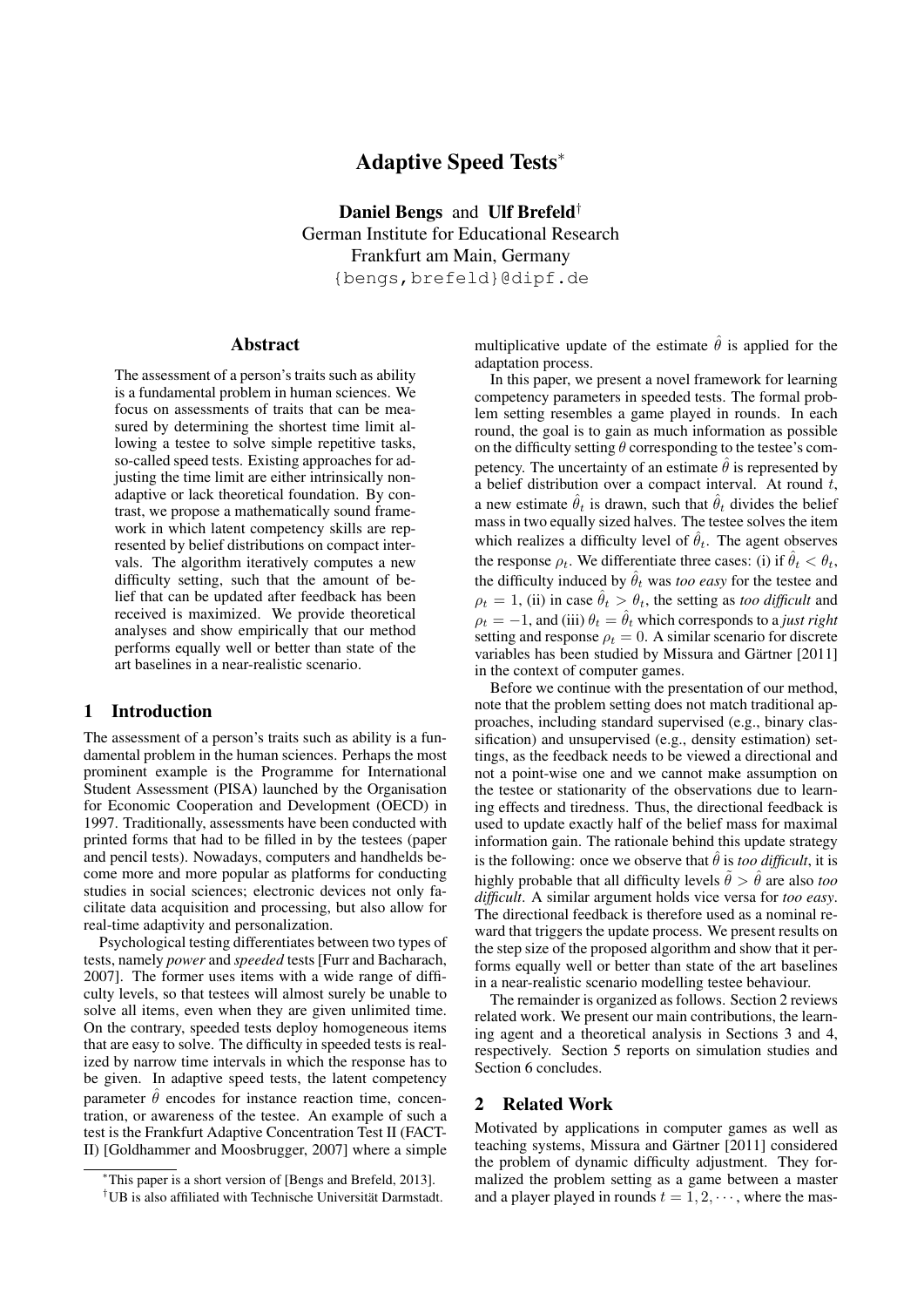ter predicts the difficulty setting for the next round. After the player has finished his turn, the master receives feedback and updates the belief on the difficulty settings and predicts the setting for the next round. The authors introduce the Partial Ordered Set Master (POSM) algorithm that represents the set of admissible difficulty settings as a finite discrete set K endowed with a partial ordering  $\prec$ . We will show later that the POSM algorithm for the case of a totally ordered set of difficulty settings is contained as a special case within our framework.

Csáji and Weyer [2011] investigate the problem of estimation in the presence of noise using a binary sensor with adjustable threshold. Their approach estimates a constant  $\theta^* \in \mathbb{R}$  that is disturbed by additive, i.i.d. noise. The threshold  $\theta_t$  is assumed to be adjustable based on all previous observations and threshold values. Under mild assumptions on the distribution of the noise, they derive a strongly consistent estimator for  $\theta^*$  based on stochastic approximation. In contrast to them , we do not make any assumptions on the distribution of the value to be estimated or on its stationarity.

In the field of psychometrics, only a few adaptive speed tests have been designed. For the assessment of concentration ability, Goldhammer and Moosbrugger [2007] suggested the Frankfurt Adaptive Concentration Test II (FACT-II). As FACT-II conceptualizes concentration as the ability to respond to stimuli in the presence of distractors, testees are shown a set of items comprising of target and non-target items. They are instructed to hit one button, if a target item is present, and another button, if no target item is among the items shown. After each round  $t$ , exposure time is adjusted until a liminal exposure time is reached that just allows the testee to solve the task. Starting with a fixed initial exposure time  $\theta_1$ , updating is performed multiplicatively depending on whether a response is given in time or not.

## 3 A Learning Agent for Parameter Estimation in Speeded Tests

We cast the problem of learning competency parameters in speeded tests as a game between an agent  $A$  and a testee  $\mathcal T$  played in rounds  $t = 1, 2, \ldots$  on a continuous interval of difficulty settings  $\Theta = [a, b]$ .  $\Theta$  is governed by a total order relation  $>$  induced by the real numbers corresponding to the *more-difficult-than relation*. We assume that at each round, there is a *just right* setting  $\theta_t \in \Theta$  for the testee  $T$ . At round  $t$ , (i) the agent chooses a setting  $\hat{\theta}_t \in \Theta$  based on the current belief, (ii) the testee responds, and (iii) the agent observes directional feedback of the form  $\rho_t \in \{-1, 0, +1\}$  subject to the following rule:

$$
\rho_t = \begin{cases}\n+1 & \text{if } \hat{\theta}_t < \theta_t \text{, too easy} \\
0 & \text{if } \hat{\theta}_t = \theta_t \text{, just right} \\
-1 & \text{if } \hat{\theta}_t > \theta_t \text{, too difficult}\n\end{cases}
$$

Note that the *just right* setting remains hidden to the agent at all times.

In the course of the game, the agent is choosing actions  $\hat{\theta}_t$  from the space of possible actions  $\Theta$  that lead to a reward signal  $\rho_t$  depending on the state of the environment  $\theta_t$ . The goal of the agent is to reach the rewarding state of having selected the *just right* setting by avoiding the punishing signals associated with *too difficult* or *too easy* settings.

The general idea of our approach is the following: We use a function  $w_t : [a, b] \rightarrow (0, \infty)$  to model the agent's belief at time  $t$  about the optimal action based on the experience gathered at time-steps  $1, \ldots, t-1$ . Suppose that the agent selects a setting  $\hat{\theta}_t$  and receives feedback  $\rho_t = +1$ (*too easy*). Because of the transitivity of the ordering of difficulty settings, the agent not only learns about  $\hat{\theta}_t$  as an isolated point, but also learns that all settings  $\hat{\theta}$  which are easier than  $\hat{\theta}_t$ , i.e.,  $\tilde{\theta} < \hat{\theta}_t$ , would also have been *too easy* and the agent updates the belief on the whole interval [a,  $\hat{\theta}_t$ ]. The mass of belief that can be updated is then given by

$$
A_t(\hat{\theta}_t) := \int_a^{\hat{\theta}_t} w_t(x) dx.
$$

Similarly, if  $\rho_t = -1$ , the belief in the interval  $[\hat{\theta}_t, b]$  can be updated according to

$$
B_t(\hat{\theta}_t) := \int_{\hat{\theta}_t}^b w_t(x) dx.
$$

If  $\rho_t = 0$ , there is no reason to update belief, because current knowledge has led to a correct prediction. We devise the following strategy for predicting  $\ddot{\theta}_t$  and updating belief: The difficulty setting  $\hat{\theta}_t$  for the upcoming round is selected in order to allow to update as much belief as possible after feedback has been obtained. That is, we select  $\hat{\theta}_t$  so that

$$
\hat{\theta}_t = \operatorname{argmax}_{\tilde{\theta} \in [a, b]} \min \left\{ A_t(\tilde{\theta}), B_t(\tilde{\theta}) \right\}.
$$
 (1)

It can easily be seen that this amounts to selecting  $\hat{\theta}_t$  such that

$$
A_t(\hat{\theta}_t) = \frac{1}{2} \int_a^b w_t(x) dx.
$$

Equivalently,  $\hat{\theta}_t$  can be characterized by  $A_t(\hat{\theta}_t) = B_t(\hat{\theta}_t)$ . Because  $w_t$  is non-negative by assumption, the mapping  $\hat{\theta}_t \mapsto A_t(\hat{\theta}_t)$  strictly increasing and thus bijective, so  $\hat{\theta}_t$  is uniquely determined if only  $\int_a^b w_t(x)dx \neq 0$ . In order to derive an algorithm from this framework, we need to specify the space of belief functions  $W$  and the belief updating rule

 $W \times \{-1,0,1\} \rightarrow W, \quad (w_t, \rho_t) \mapsto w_{t+1}.$ 

The next section introduces strategies to learn the agent.

#### 3.1 Interval Subdivision Agent

While there is no restriction on the space of belief functions arising from the general framework, we choose to use the space of non-negative step functions on [a, b] for W and an exponential updating rule based on interval subdivision. That is, we divide the interval containing the actual prediction  $\hat{\theta}_t$  at  $\hat{\theta}_t$  and update the belief values to the left or right of  $\hat{\theta}_t$  depending on the feedback  $\rho_t$  by multiplying with a parameter  $\beta \in (0, 1)$ . Formally, denoting by  $\chi_M$  the characteristic or indicator function of a set  $M \subset \mathbb{R}$ , we write  $w_t$  as a sum

$$
w_t = \sum_{i=1}^{N_t} y_i^{(t)} \chi_{I_i^{(t)}}
$$

for some  $N_t \in \mathbb{N}$ , where  $y_i^{(t)} \ge 0$  is the value  $w_t$  takes on the  $i^{th}$  interval given by

$$
I_i^{(t)} = [x_{i-1}^{(t)}, x_i^{(t)})
$$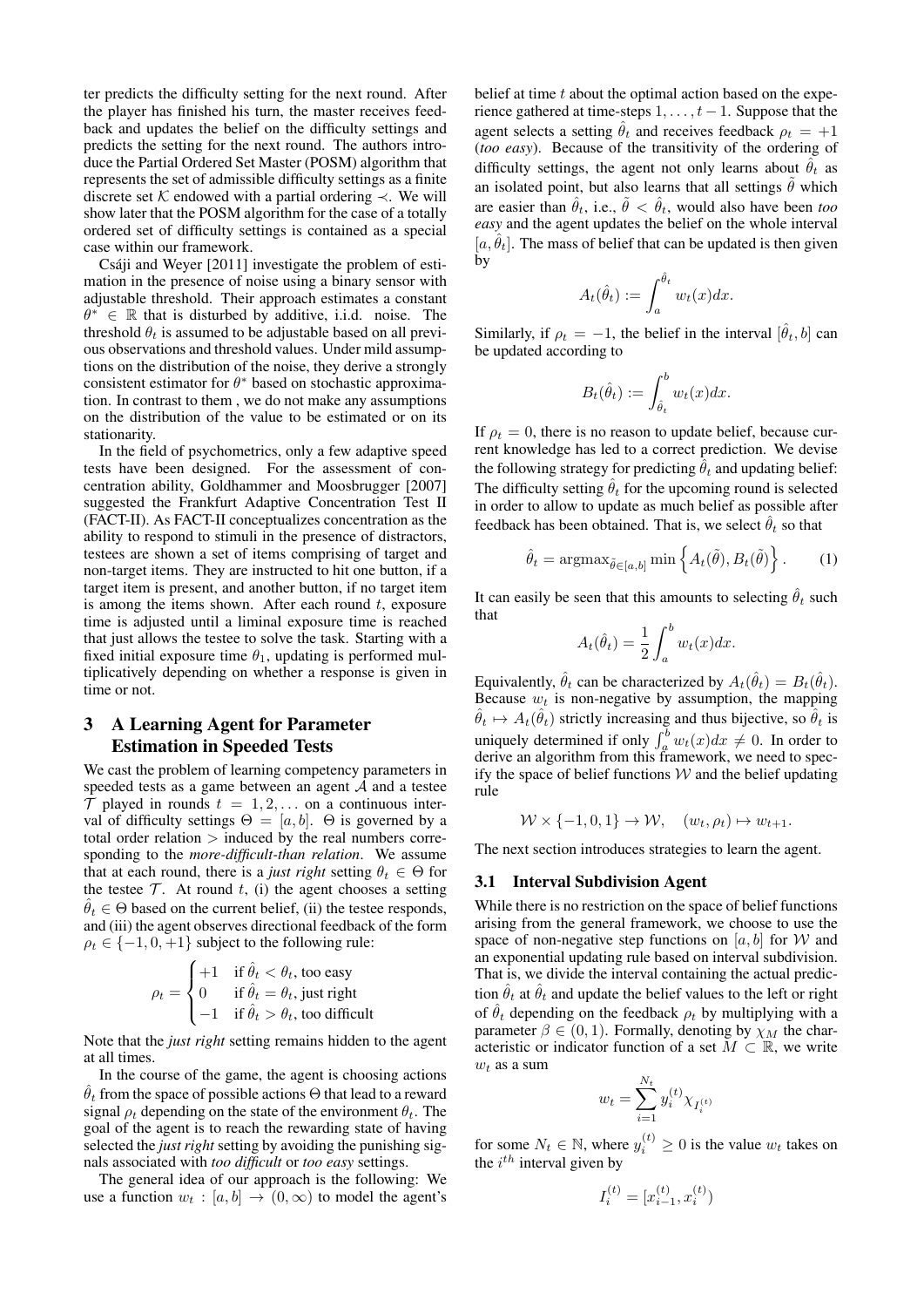for  $i = 1 \cdots, N_t-1$  and  $I_{N_t}^{(t)}$  $N_t = [x_{N_t-1}, x_{N_t}]$ . The interval endpoints are defined by a partition

$$
a = x_0^{(t)} < x_1^{(t)} < x_2^{(t)} < \dots < x_{N_t}^{(t)} = b
$$

of [a, b]. Denoting the index of the interval containing  $\hat{\theta}_t$ by  $i_t^*$ , we update

$$
\begin{aligned} w_{t+1} = \sum_{i=1}^{i_t^* - 1} \beta y_i \chi_{I_i^{(t)}} + \beta y_{i_t^*} \chi_{[x_{i_t^* - 1}, \hat{\theta}_t)} \\ + y_{i_t^*} \chi_{[\hat{\theta}_t, x_{i_t^*})} + \sum_{i = i_t^* + 1}^{N_t} y_i \chi_{I_i^{(t)}}, \end{aligned}
$$

in case  $\rho_t = 1$  and analogously for  $\rho = -1$ ,

$$
w_{t+1} = \sum_{i=1}^{i_t^* - 1} y_i \chi_{I_i} + y_{i_t^*} \chi_{[x_{i_t^* - 1}, \hat{\theta}_t)}
$$
  
+  $\beta y_{i_t^*} \chi_{[\hat{\theta}_t, x_{i_t^*})} + \sum_{i=i_t^* + 1}^{N_t} \beta y_i \chi_{I_i}.$ 

Finally, if  $\rho_t = 0$  no update is necessary and  $w_{t+1} = w_t$ . The belief function can be stored and updated efficiently by storing the endpoints  $x_1^{(t)}, \dots, x_{N_t}^{(t)}$  $\frac{N_t}{N_t-1}$  and function values  $y_1^{(t)}, \dots, y_N^{(t)}$ . Also, our particular choice of W makes the computation of  $\hat{\theta}$  simple and inexpensive: As w is a step function, its integral over  $\theta$  is given by

$$
\int_{a}^{b} w_{t}(x)dx = \sum_{i=1}^{N_{t}-1} y_{i} (x_{i+1} - x_{i})
$$

The initial belief function  $w_1$  can be tailored to incorporate prior knowledge about where to expect  $\theta_1$ . In the absence of prior knowledge on the distribution of  $\theta$ ,  $w_1 \equiv 1$  serves as a possible initialization.

## 3.2 Limited-memory Interval Subdivision Agent

The memory usage of the internal subdivision agent (ISA) at time t is in  $\mathcal{O}(t)$ . Indeed, if  $w_0$  is represented by N interval-value pairs, each step adds at most one node in the belief function. A limit on the amount of memory consumed by ISA can be imposed by limiting interval subdivision. Thus, the limited-memory ISA (LISA) only subdivides intervals when subdivision results in intervals of width greater than a given parameter  $\epsilon > 0$ .

## 4 Theoretical Analysis

In this section we present a theoretical analysis of the ISA algorithm. We are interested in characterizing convergence properties of ISA under different assumptions. The simplest assumption that can be made about the *just right* setting is that it remains constant at all times. That is,  $\theta_t \equiv c$  for  $c \in [a, b]$  and all  $t \in \mathbb{N}$ . We now present a bound on the step size between successive predictions by ISA. The bound follows directly from Lemma  $1<sup>1</sup>$ 

**Lemma 1.** Let  $f : [a, b] \rightarrow (0, \infty)$  be bounded and in*tegrable on* [a, b]. Let  $\beta \in (0,1)$ . Let  $\theta_1, \theta_2 \in [a, b]$ be numbers such that  $\int_a^{\theta_1} f(x)dx = \frac{1}{2} \int_a^b f(x)dx$  and  $\int_{a}^{\theta_2} \hat{f}(x)dx = \frac{1}{2} \int_{a}^{b} \hat{f}(x)dx$ , where

$$
\hat{f}(x) = \begin{cases} \beta f(x) & \text{if } a \le x \le \theta_1 \\ f(x) & \text{if } \theta_1 < x \le b \end{cases}.
$$

*Then*  $\theta_1 < \theta_2$  *and* 

$$
\frac{1-\beta}{4M} \int_a^b f(x)dx \le \theta_2 - \theta_1 \le \frac{1-\beta}{4m} \int_a^b f(x)dx. \tag{2}
$$

*where*  $M := \max_{x \in [a,b]} f(x)$  *and*  $m := \min_{x \in [a,b]} f(x)$ *.* 

Lemma 1 says that if the difficulty level  $\hat{\theta}_t$  estimated by ISA is *too easy* ( $\rho_t = 1$ ), the new estimate will be greater than its predecessor, that is  $\hat{\theta}_{t+1} > \hat{\theta}_t$  holds. Analogously the case  $\rho_t = -1$  implies  $\hat{\theta}_{t+1} < \hat{\theta}_t$ . We use the inequality to derive a bound on the step size of ISA in the following Theorem 1.

**Theorem 1.** Let  $(\hat{\theta}_t)^N$ t=1 *be a sequence of estimations generated by ISA with parameter*  $\beta$ *. Then for*  $t = 1, \ldots, N - 1$ *it holds that*

$$
\frac{1-\beta}{4M_t} \int_a^b w_t(x) dx \le \left| \hat{\theta}_{t+1} - \hat{\theta}_t \right| \le \frac{1-\beta}{4m_t} \int_a^b w_t(x) dx,
$$
where

*where*

*and*

$$
f_{\rm{max}}
$$

$$
m_t := \min_{x \in [a,b]} w_t(x).
$$

 $M_t := \max_{x \in [a,b]} w_t(x)$ 

Theorem 1 bounds the minimal and maximal difference between successive estimates by ISA. Note that the bounds are invariant under rescaling of the belief function, but depend on the parameter  $\beta$  that controls learning rate: If  $\beta$  is small, new experience is given more weight and the lower bound on step size is greater than its analogue for  $\beta \approx 1$ which gives less weight to new information.

We now investigate the relation between LISA and POSM for a completely ordered set which we denote by  $\Theta' = \{1, \dots, N\}$  for some  $N \in \mathbb{N}$ , endowed with the natural ordering. The following proposition holds:

**Proposition 1.** Let  $N \in \mathbb{N}$ ,  $\Theta' = 1, \ldots, N$  endowed with *the natural ordering be the set of difficulty levels for POSM and let*  $[a, b] = [0, N]$ *. Let*  $\beta \in (0, 1)$ *,*  $\epsilon < 1$ *. Define the initial belief function*  $w_0$  *for* LISA *by*  $x_i = i$  *for*  $i = 0, \cdots, N$  and  $y_i = 1$  for  $j = 1, \cdots, N$ . Denote *by*  $\text{ind}(x)$  *the function mapping*  $x \in [a, b]$  *to*  $\Theta'$  *such that*  $x \in [x_{\text{ind}(x)-1}, x_{\text{ind}(x)})$ . Then, given a sequence of feed $back(\rho_t)_{t \in \mathbb{N}}$ , the estimates  $(\tilde{k}_t)$  produced by POSM coin*cide with*  $(\text{ind}(\hat{\theta}_t))_{t=1}^N$ .

The result stated in Proposition 1 explains to some extent why ISA and LISA expose a behaviour qualitatively similar to that of POSM in the setting of our experiments. As we show in the next section, the LISA and ISA algorithms are able to exploit the continuous setting, outperforming POSM by a significant margin.

## 5 Empirical Results

For our experiments, we simulate near-realistic scenarios to create settings that reflect behaviour observed in adaptive psychological speed tests or computer games. We compare the empirical performance of ISA and LISA to state-of-theart baselines POSM and the algorithm used by FACT-II .

Throughout all our experiments, we use  $\Theta = [0, 1]$ . Note that this does not limit generality, as every compact interval can be rescaled and shifted to match Θ. To allow for a fair comparison, the set of difficulty settings for POSM consists of N equidistantly sampled points in  $\Theta$ , where N is

<sup>&</sup>lt;sup>1</sup>Detailed proofs are presented in [Bengs and Brefeld, 2013].